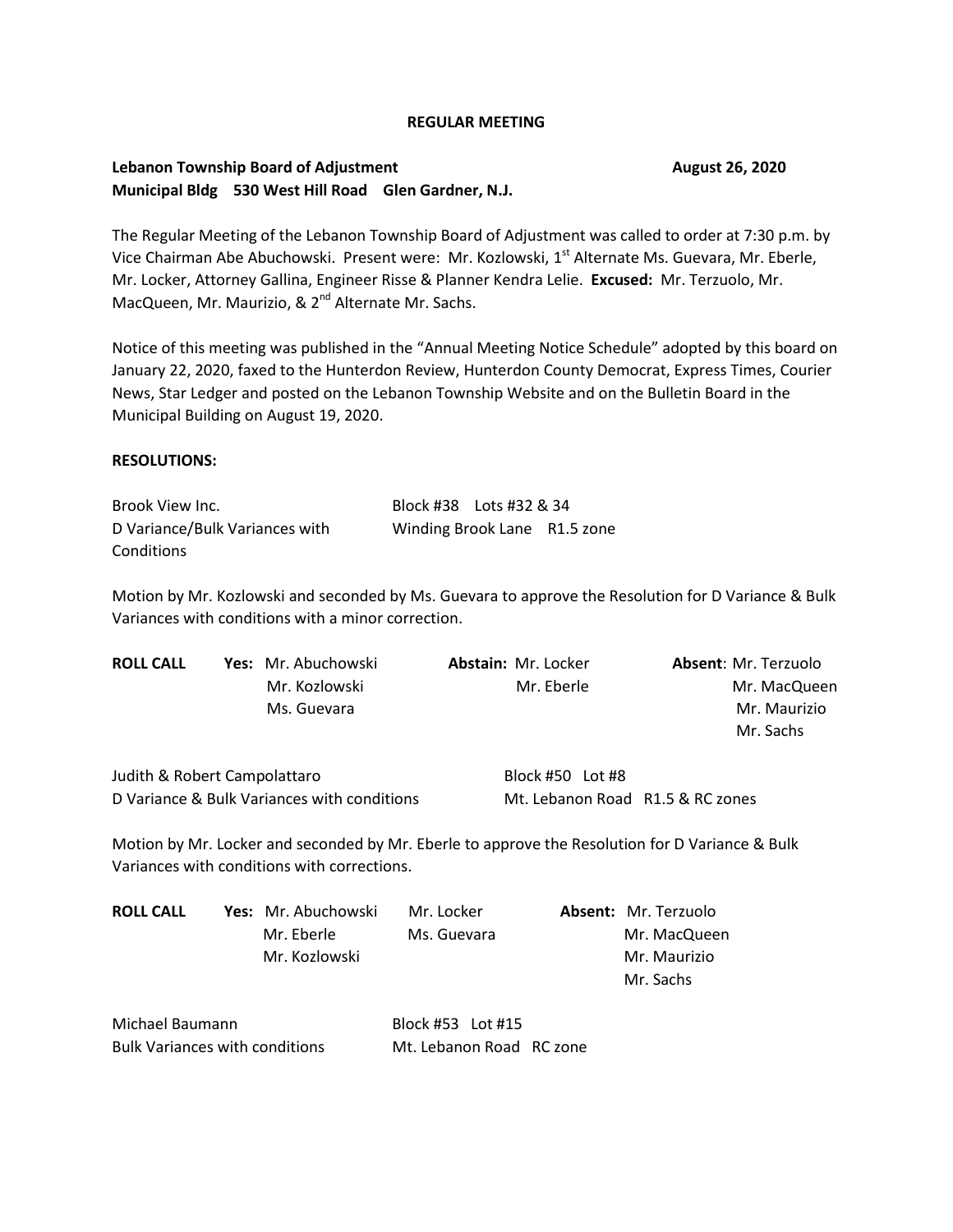## **Lebanon Township Board of Adjustment August 26, 2020 Page 2**

#### **RESOLUTIONS: Cont'd**

Motion by Mr. Kozlowski and seconded by Ms. Guevara to adopt the Resolution for Bulk Variances with conditions.

| <b>ROLL CALL</b> | <b>Yes:</b> Mr. Abuchowski | Mr. Locker  | <b>Absent: Mr. Terzuolo</b> |
|------------------|----------------------------|-------------|-----------------------------|
|                  | Mr. Kozlowski              | Ms. Guevara | Mr. MacQueen                |
|                  | Mr. Eberle                 |             | Mr. Maurizio                |
|                  |                            |             | Mr. Sachs                   |

#### **NEW BUSINESS:**

| M Rivers Properties, LLC | Block #69 Lot #42           |
|--------------------------|-----------------------------|
| 199 Pottersville Road    | Musconetcong River Road     |
| Chester, N.J. 07930      | R <sub>1.5</sub> & RC zones |

**PUBLIC HEARING** d Use Variance and Bulk Variances

Attorney Howard Apgar was present and made a presentation to the board. Attorney Gallina had the following items marked into evidence at this time: **A1-**Certification of Service, **A2**-Notice of Hearing in Newspaper, **A3-**Certied List of Property Owners & Utilities, **A4**-Certified Mailing Slips, **A5**-Affidavit of Newspaper Publication.

Attorney Apgar stated that the property in question consists of 5.55 acres. The front portion of the property is in the R1.5 zone and the rear portion is in the RC zone. There is a 2 story dwelling unit in the front portion of the property with 4 single bedroom units. Attorney Apgar had Architect William Bryne sworn in to give testimony at this time. Mr. Bryne stated the back portion of the property consisted of 4 unit apartments, the applicant is purposing to replace the 4 units with a new 4 unit residential structure. Multiple residential dwelling units are not permitted in any zone in the Township. The structure had existed for nearly 75 years which predates the Township Zoning Ordinances. The following item was marked into evidence: **A6-**Correspondence from Attorney Howard dated April 22, 2020. At the conclusion of Mr. Bryne testimony, the board had several questions of Mr. Bryne. The next person to be sworn in was Construction Official Ralph Price. Mr. Price testified that October 2019 permits for total reconstruction were issued. Mr. Price stated that the permit was conditioned upon Board of Health, Soil Conservation and Zoning Approval. Unfortunately, these conditions were an oversight and the permit was issued without those conditions being met. Mr. Price said he then issued a stop work order. He spoke to Mr. Flemming the Zoning Officer and Mr. Flemming visited the site and informed the applicant he could continue with the demolition of the building. Attorney Gallina noted that for the board to consider the application for certification of nonconforming use, the burden is on the applicant to prove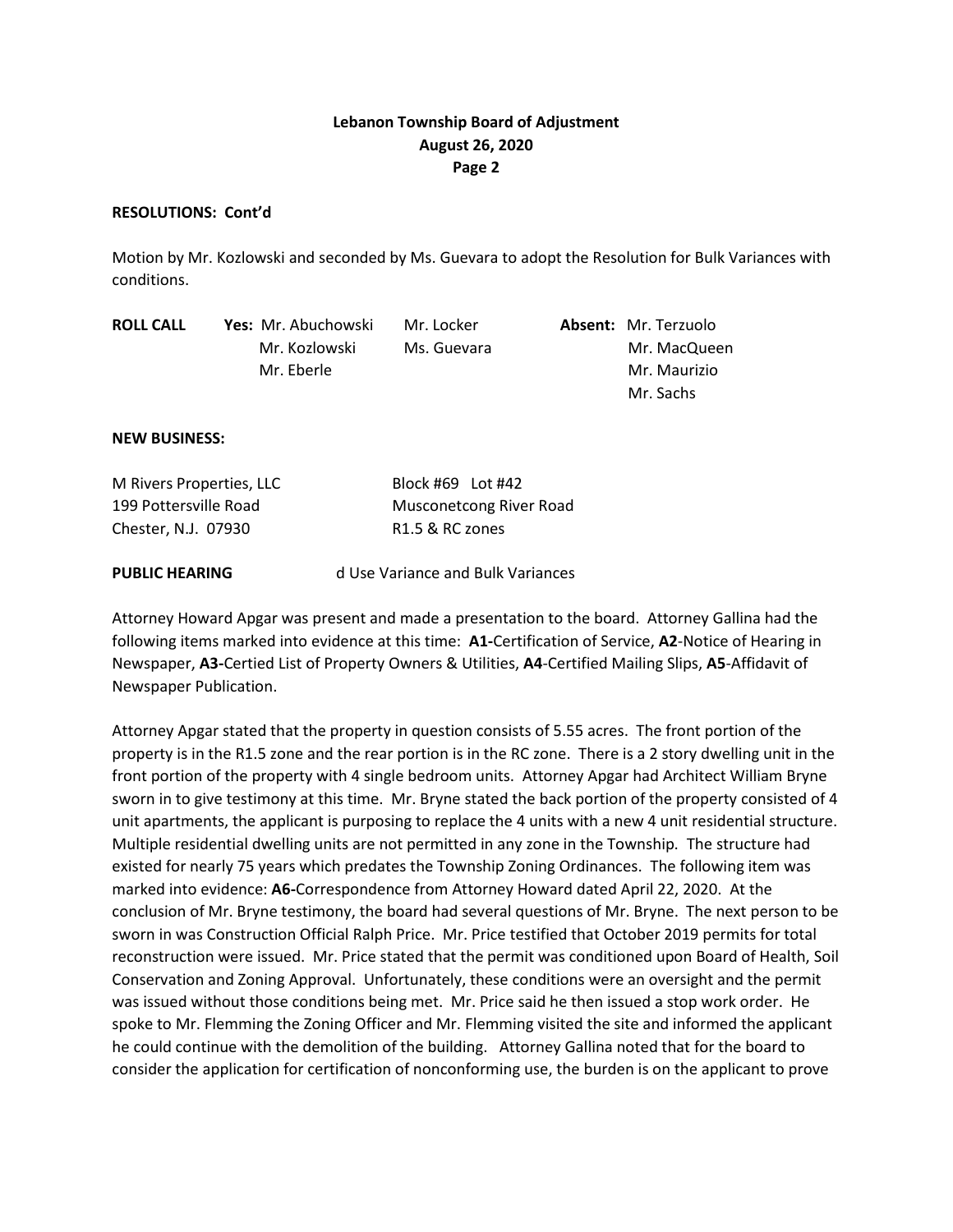## **Lebanon Township Board of Adjustment August 26, 2020 Page 3**

the existence of the prior nonconforming use. There was no testimony or documents submitted to prove that the multi-family dwelling existed prior to when the zoning ordinance was adopted. Since the non-conforming structure has been demolished down to the foundation, it terminates the rights of the structure. Attorney Gallina referred to Cox, N.J. Zoning & Land Use Admin Section 11-4. Attorney Gallina also referred to Hawrylo vs Board of Adjustment 249 NJ Superior Court 568, 580 – Appellate Div. 1991. Attorney Gallina noted the Courts in New Jersey have upheld that a nonconforming structure that was totally destroyed didn't give the owner the right to rebuild. The board had many questions regarding the rebuilding of a non-conforming structure/use. At the conclusion of the board's questions, Wayne Ingram, PE & PP was sworn in to give testimony. The following was marked into evidence: **A7-** Variance Plan prepared by Planner Wayne Ingram dated 1/27/2020, revised 4/30/2020. Planner Ingram stated the applicant seeks a variance to rebuild the 4 family residential units located at the rear of the property and to bring the improvements up to code. The applicant will use the same foundation and the building will not be enlarged. Planner Ingram said the variance requested is Ordinance 400-8.b (5) since there will be more than one principal structure on the property. Planner Ingram referred to the parking lot stating there are 17 parking spaces which only 16 are required. Also, both structures are serviced by the same well and septic system along with all utilities remaining the same. Planner Ingram stated the County Planning Board is requiring a grant of 33' ROW and certain driveway conditions. The applicant will also need to comply with Hunterdon County Soil Conservation District. Attorney Apgar noted that since there is no disturbance of soil since the structure will be on the same foundation H.C. Soil doesn't apply. Also, since this is a variance application and not a Site Plan or Subdivision, the County Planning Board doesn't have jurisdiction. Attorney Apgar said they are currently in discussion with the County Planning Board on this subject. Planner Ingram said that security lighting is proposed for the front doors for each dwelling unit. Trash disposal will stay the same with the dumpsters on the property.

Planner Ingram referred to the special reasons for the variance and stated the site is suited for the use and the use has existed for a number of years with the building being shown on an aerial photo dating back to 1953. The new building will promote safety, public health and general welfare. In the original building the ceiling height was 6' and not up to code, the new building will provide a safer and habitable housing for the tenants. The new building will provide a positive complement to the neighborhood and there will be no negative impact and no new disturbance of land. Planner Ingram went on to say there is no negative criteria and will have no detrimental effect on the surrounding neighborhood. The following items were marked into evidence: **A8-**Architectual renderings, **A9-**Photograph of prior building. At the conclusion of Planner Ingrams testimony, the board and professionals had several questions of Planner Ingram. When open to the public for questions there were none. When open to the public for statements and comments there were none.

Vice Chairman Abuchowski announced the public hearing is now closed. Attorney Apgar made his summation at this time.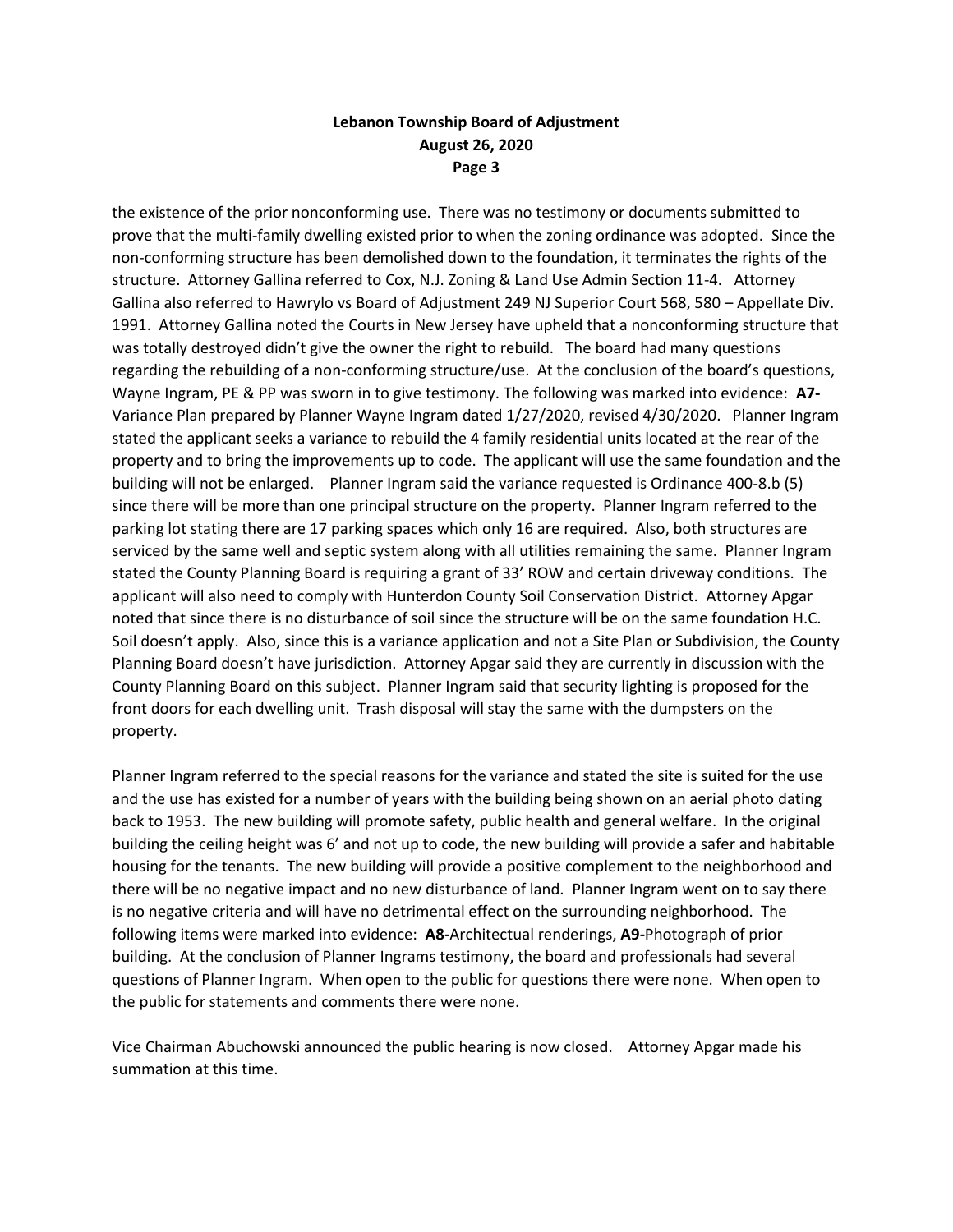# **Lebanon Township Board of Adjustment August 26, 2020 Page 4**

The board deliberated at this time, at the conclusion of the board's deliberation, motion by Mr. Kozlowski and seconded by Mr. Eberle to grant the d Variance, Bulk Variance. Application for certification of the four family dwelling to be reconstructed as pre-existing nonconforming use is hereby denied. That the application for a d variance to reconstruct the 4 family dwelling unit, pursuant to N.J.S.A. 40:55D-70d.1` and granting relief from the provisions of Ordinance 400-8(B)(5) which prohibit 2 principal structures on the same lot, is hereby granted, subject to conditions and the application for bulk variance relief from the front yard setback from Musconetcong River Road Ord. section 400-7 Schedule 1 for the existing building and the required front yard from the Zone boundary between the R5 & RC Zones is hereby granted subject to conditions. The approval of the application for a d Variance relief and Bulk Variance relief are subject to the following conditions:

- a. The applicant shall obtain all other necessary approvals from any outside agencies having jurisdiction, including but not limited to obtaining the necessary Highlands's exemption.
- b. The applicant will pay the necessary fees and escrows payable in connection with the application. The applicant shall be under a continuing duty to maintain a positive escrow account balance until all conditions have been satisfied and all charges paid.
- c. The Variance Plan will be amended to show the setbacks of the existing buildings located at the front of the lot on the proposed new building from the zone boundary line.
- d. The applicant will furnish proof of a Sanitary Subsurface Disposal ("11") general permit from the NJDEP for the septic system.
- e. The proposed new building will be constructed as shown on the Variance Plan submitted and the new building will comply with the height requirements for the RC zone.
- f. Any necessary permits shall be obtained with eighteen (18) months of the date of the adoption of the Resolution. (The applicant is advised that pursuant to Ordinance Section 45-20, if an extension of this time period is needed, the request must be made In writing prior to the expiration of the 18 month period).

| <b>ROLL CALL</b> | <b>Yes:</b> Mr. Abuchowski Mr. Locker |             | <b>Absent: Mr. Terzuolo</b> |
|------------------|---------------------------------------|-------------|-----------------------------|
|                  | Mr. Kozlowski                         | Ms. Guevara | Mr. MacQueen                |
|                  | Mr. Eberle                            |             | Mr. Maurizio                |
|                  |                                       |             | Mr. Sachs                   |

**Attorney Gallina will prepare the Resolution to be on the next Agenda of September 23, 2020.**